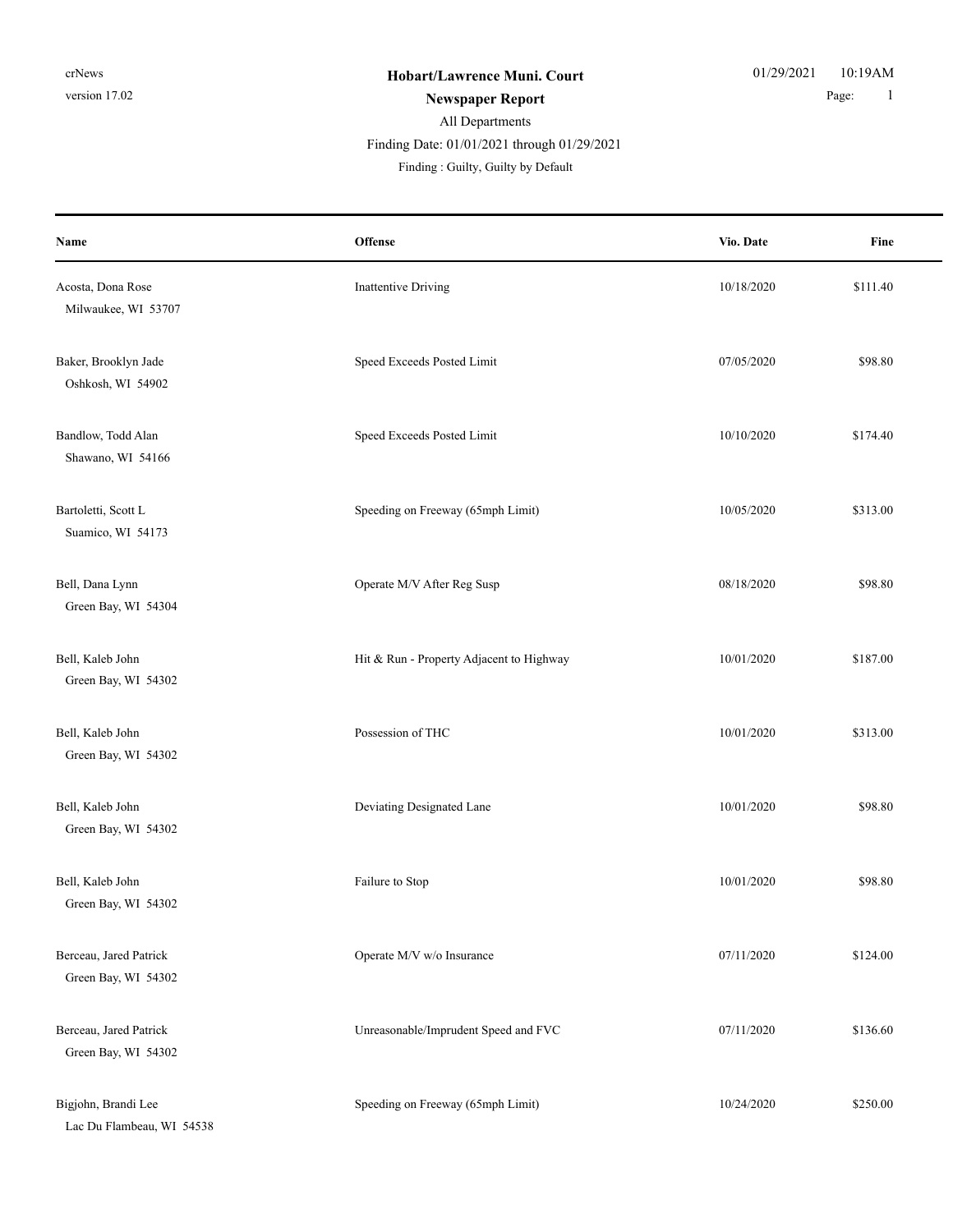| Name                                                | Offense                           | Vio. Date  | Fine     |
|-----------------------------------------------------|-----------------------------------|------------|----------|
| Bokun, Daniel<br>Schererville, IN 46375             | Parking Restrictions Nov 1-Mar 31 | 11/14/2020 | \$25.00  |
| Boll, Cameron Mae<br>Black Creek, WI 54106          | Speed Exceeds Posted Limit        | 10/23/2020 | \$149.20 |
| Boywid, Charles Stanley<br>Pulaski, WI 54162        | Non Registration of M/V           | 09/07/2020 | \$98.80  |
| Boywid, Charles Stanley<br>Pulaski, WI 54162        | Speeding on Freeway (65mph Limit) | 09/07/2020 | \$136.40 |
| Bretl, Brian Jake<br>Marinette, WI 54143            | Speeding on Freeway (70mph Limit) | 10/25/2020 | \$174.40 |
| Brisson, Trevor James<br>De Pere, WI 54115          | Speeding on Freeway (70mph Limit) | 07/03/2020 | \$174.40 |
| Brokiewicz, Charlie James<br>Oconto Falls, WI 54154 | Speed Exceeds Posted Limit        | 07/24/2020 | \$124.00 |
| Buntrock, Brandon R<br>Shawano, WI 54166            | Non Registration of M/V           | 10/11/2020 | \$98.80  |
| Buntrock, Brandon R<br>Shawano, WI 54166            | Speeding on Freeway (65mph Limit) | 10/11/2020 | \$199.60 |
| Burgos, Ananicia Lola<br>West Allis, WI 53214       | Speed Exceeds Posted Limit        | 10/12/2020 | \$98.80  |
| Burnett, Cassandra Sue<br>Fond Du Lac, WI 54935     | Speeding on Freeway (70mph Limit) | 10/10/2020 | \$199.60 |
| Calewarts, Christopher Micah<br>Oneida, WI 54155    | Speed Exceeds Posted Limit        | 10/13/2020 | \$149.20 |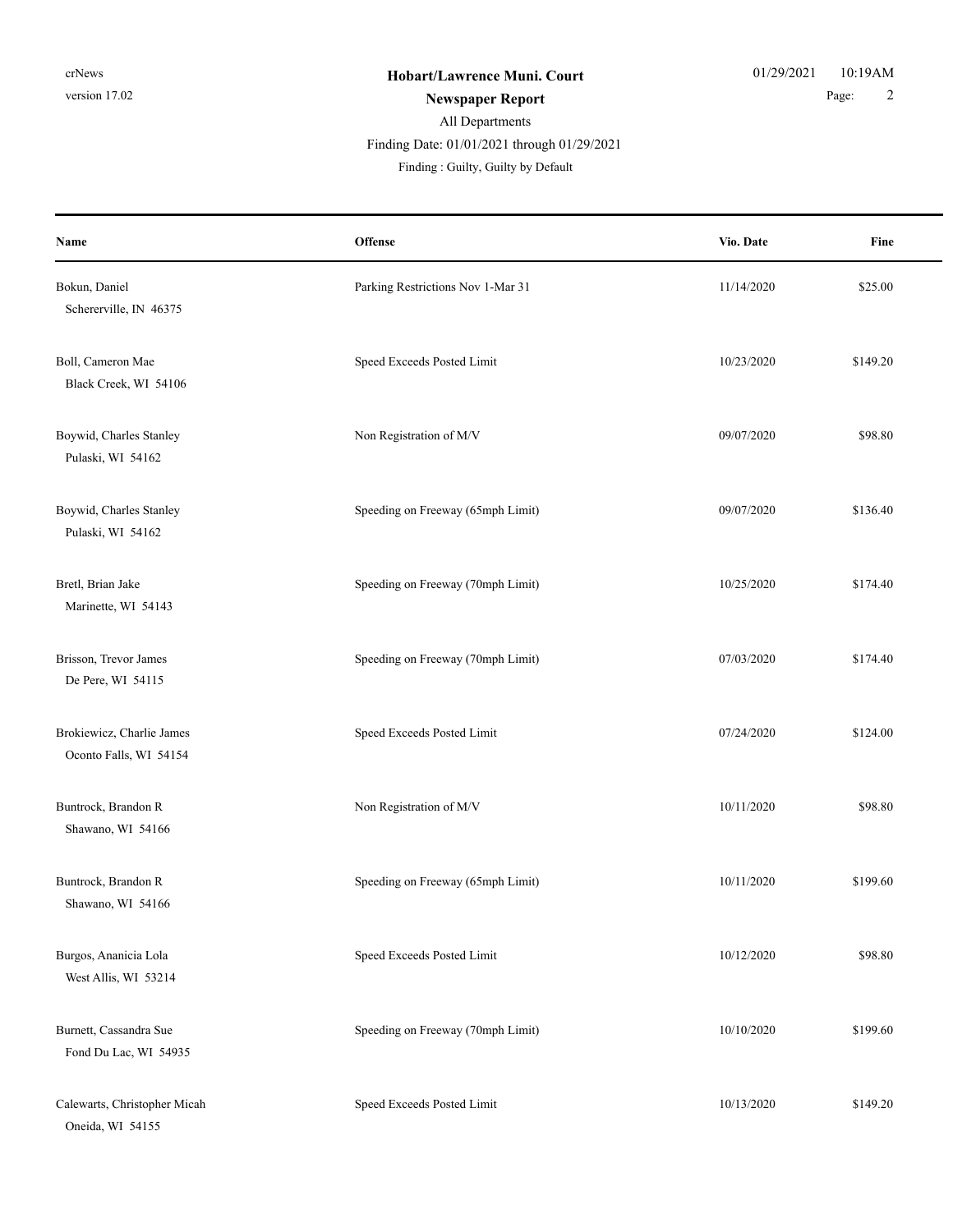#### All Departments **Newspaper Report** 2 and 2 and 2 and 2 and 2 and 2 and 2 and 2 and 2 and 2 and 2 and 2 and 2 and 2 and 2 and 3 and 3 and 3 and 3 and 3 and 3 and 3 and 3 and 3 and 3 and 3 and 3 and 3 and 3 and 3 and 3 and 3 and 3 and 3 and Finding : Guilty, Guilty by Default Finding Date: 01/01/2021 through 01/29/2021

**Offense** Fine **Name Vio. Date** Carrillo, Ethan Tyler Speed Exceeds Posted Limit 68/17/2020 8149.20 Oneida, WI 54155 Cornelius Waupoose, Karissa Ambe **Possess Drug Paraphernalia** 07/21/2020 6313.00 Oneida, WI 54155 Day, Zavion Thomas Speed Exceeds Posted Limit 08/08/2020 \$98.80 Hobart, WI 54155 Detrick, Morgan Allison \$98.80 De Pere, WI 54115 Diedrick, Drew Gerard Vehicle Operatior Failure to Wear Seat Belt 10/14/2020 \$10.00 De Pere, WI 54115 Elm, Douglas K JR State DL Restrictions Class D or M 07/14/2020 \$124.00 Hobart, WI 54155 Elm, Douglas K JR Non Registration of M/V 07/14/2020 \$98.80 Hobart, WI 54155 Esquivel, Bryan S98.80 **Fail Apply Title Transfer** 10/09/2020 \$98.80 Green Bay, WI 54304 Fenn, Daniel James Possess Drug Paraphernalia 08/31/2020 \$313.00 Sheboygan Falls, WI 53085 Fenn, Daniel James Speed Exceeds Posted Limit 08/31/2020 \$199.60 Sheboygan Falls, WI 53085 Free, William Eugene Speed Exceeds Posted Limit 10/05/2020 \$124.00 Shiocton, WI 54170

Galindo Young, Yessenia Jacquelyn Non Registration of M/V 07/05/2020 \$98.80 Green Bay, WI 54303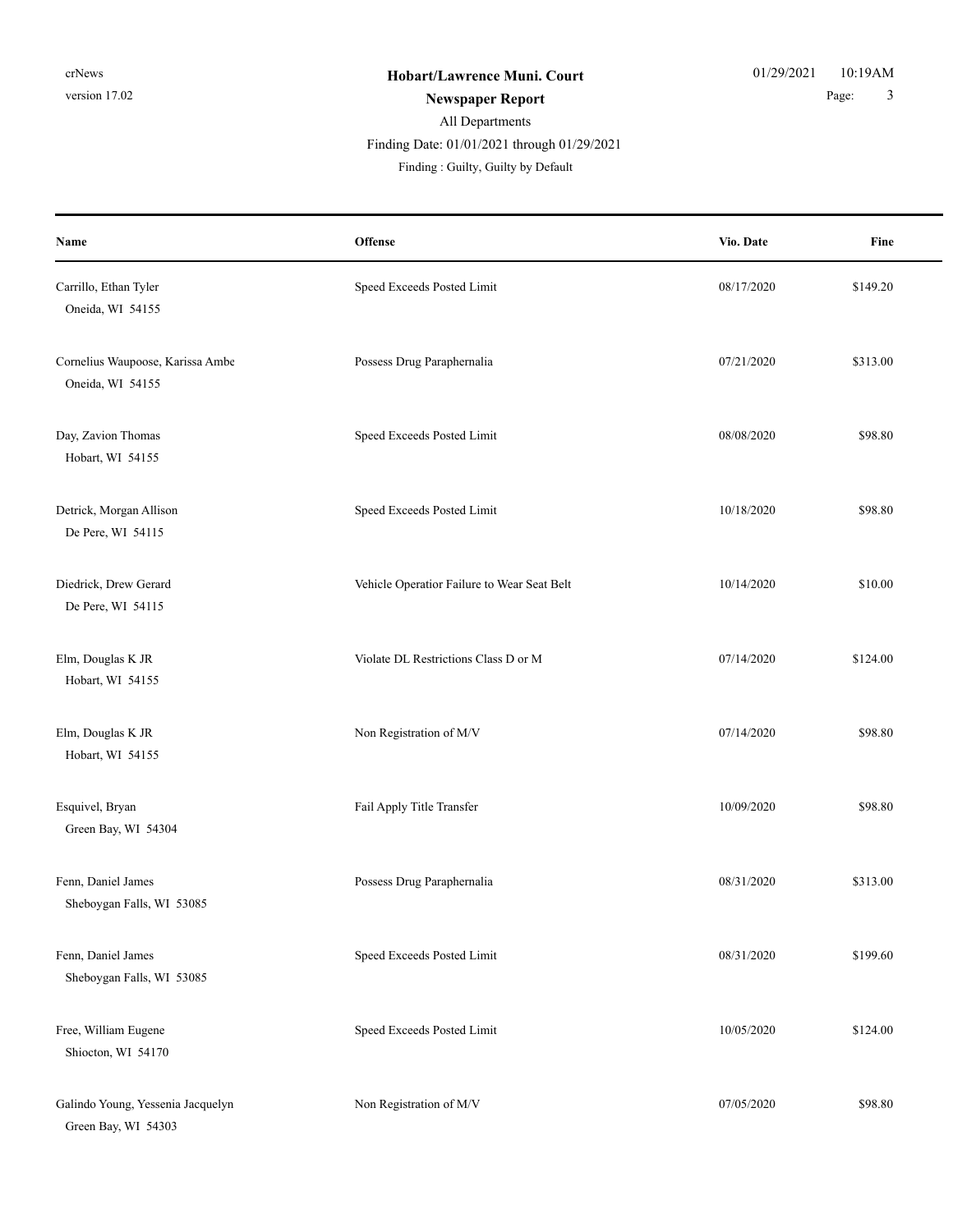Finding : Guilty, Guilty by Default Finding Date: 01/01/2021 through 01/29/2021

| Name                                               | Offense                             | Vio. Date  | Fine     |
|----------------------------------------------------|-------------------------------------|------------|----------|
| Geisendaffer, Gillian Marie<br>Green Bay, WI 54304 | Speed Exceeds Posted Limit          | 10/20/2020 | \$149.20 |
| Giese, Blake Alexander<br>Green Bay, WI 54304      | Speed Exceeds Posted Limit          | 10/25/2020 | \$124.00 |
| Guzman, Elizabeth Maranda<br>Oneida, WI 54155      | Operating While Suspended           | 07/03/2020 | \$124.00 |
| Harrison, Brian James<br>De Pere, WI 54115         | Speed Exceeds Posted Limit          | 10/08/2020 | \$124.00 |
| Higgins, Christopher Thomas<br>Green Bay, WI 54311 | Speeding on Freeway (70mph Limit)   | 09/21/2020 | \$124.00 |
| Hilderbrand, Bethany Dawn<br>Reedsburg, WI 53959   | Speeding on Freeway (70mph Limit)   | 09/06/2020 | \$174.40 |
| Horsley, Jenna Breann<br>Cudahy, WI 53110          | Speeding on Freeway (70mph Limit)   | 07/12/2020 | \$149.20 |
| Hubers, Steven Nova<br>Green Bay, WI 54304         | Fail Apply Title Transfer           | 07/27/2020 | \$98.80  |
| Hubers, Steven Nova<br>Green Bay, WI 54304         | Improper Display of Plate/Tag/Decal | 07/27/2020 | \$73.60  |
| James, Alana Marie<br>De Pere, WI 54115            | Operate M/V After Reg Susp          | 07/02/2020 | \$98.80  |
| Jenquin, Abigail Louise<br>Shawano, WI 54166       | Operating While Suspended           | 10/10/2020 | \$124.00 |
| Jenquin, Abigail Louise<br>Shawano, WI 54166       | Speeding on Freeway (65mph Limit)   | 10/10/2020 | \$136.40 |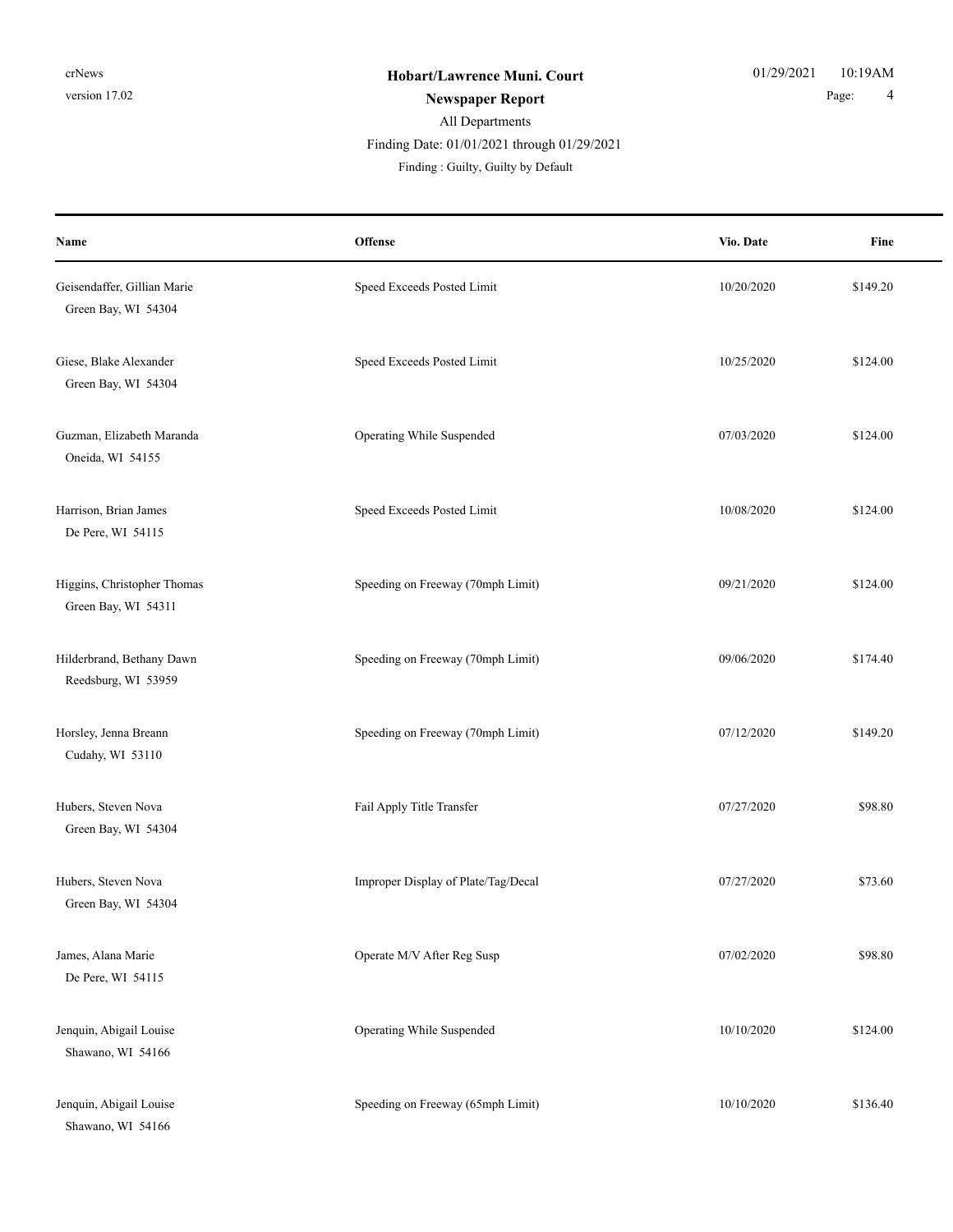Finding Date: 01/01/2021 through 01/29/2021

| Name                                               | <b>Offense</b>                                 | Vio. Date  | Fine     |
|----------------------------------------------------|------------------------------------------------|------------|----------|
| Johnson, Jennifer Lynn<br>De Pere, WI 54115        | Speed Exceeds Posted Limit                     | 10/26/2020 | \$250.00 |
| Johnson, Kelly Kristie<br>Combined Locks, WI 54113 | Speeding on Freeway (70mph Limit)              | 10/24/2020 | \$174.40 |
| Johnson, Michael J<br>Green Bay, WI 54303          | Speed Exceeds Posted Limit                     | 10/06/2020 | \$149.20 |
| Johnson, Timothy Paul<br>Green Bay, WI 54313       | Speed Exceeds Posted Limit                     | 10/17/2020 | \$98.80  |
| Kaczkowski, Margaret Maria<br>Hobart, WI 54115     | Operate Vehicle with Visible Electronic Device | 10/14/2020 | \$98.80  |
| King, Rayna Grace<br>De Pere, WI 54115             | Operate w/o Valid License                      | 10/23/2020 | \$124.00 |
| Kruse, Kenneth James<br>Green Bay, WI 54311        | Failure to Yield at Stop Sign                  | 10/14/2020 | \$98.80  |
| Lachapelle, April Marie<br>Bowler, WI 54416        | Speeding on Freeway (65mph Limit)              | 10/06/2020 | \$136.40 |
| Lamal, Nickolas Artem<br>Hobart, WI 54155          | Possession of THC                              | 10/12/2020 | \$313.00 |
| Langlois, Dalton James<br>Kimberly, WI 54136       | Possession of THC                              | 07/09/2020 | \$313.00 |
| Langlois, Dalton James<br>Kimberly, WI 54136       | Unreasonable/Imprudent Speed and FVC           | 07/09/2020 | \$136.60 |
| Langlois, Dalton James<br>Kimberly, WI 54136       | Operate M/V w/o Insurance                      | 07/09/2020 | \$124.00 |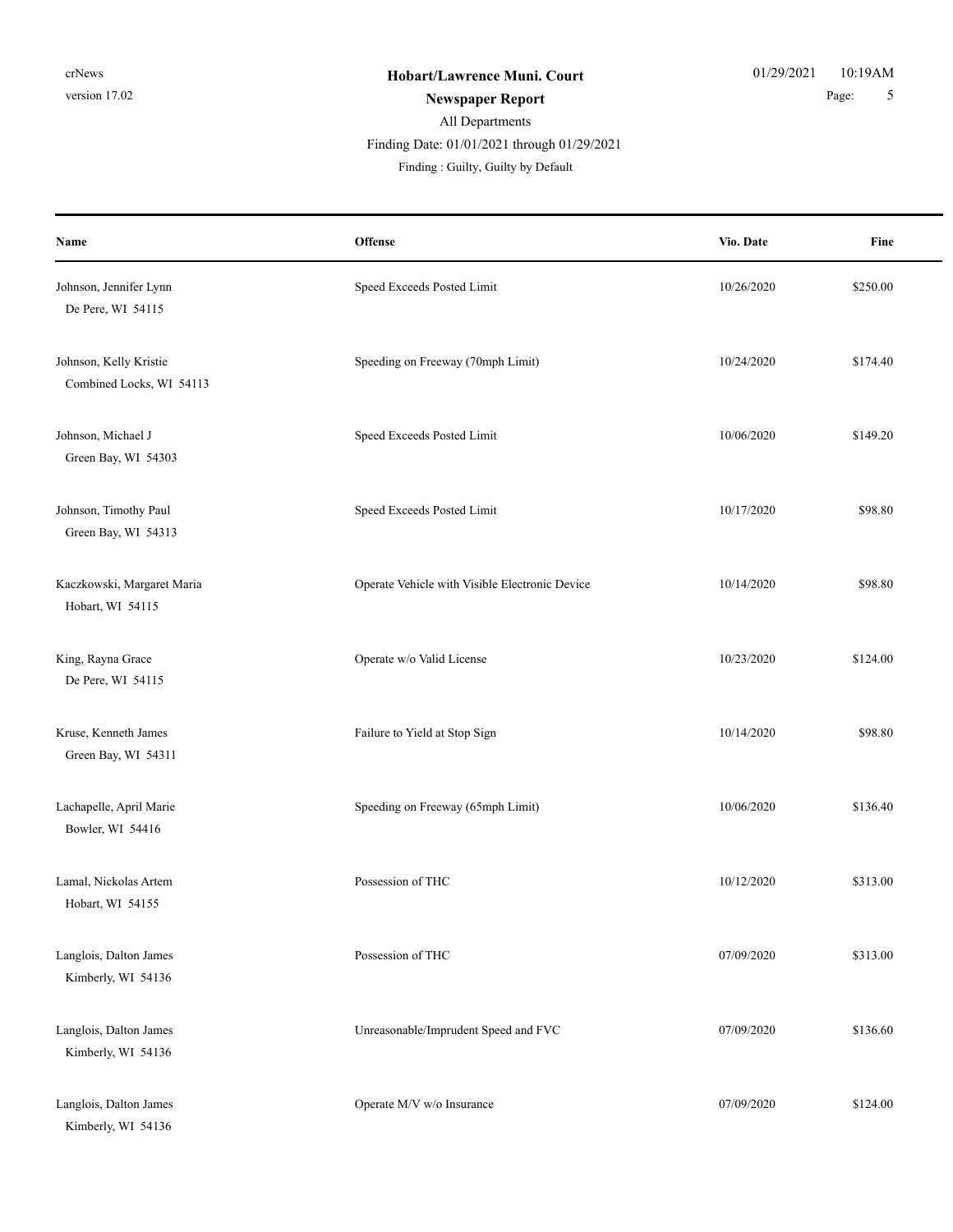| Name                                               | <b>Offense</b>                           | Vio. Date  | Fine     |
|----------------------------------------------------|------------------------------------------|------------|----------|
| Langlois, Dalton James<br>Kimberly, WI 54136       | Deviating Designated Lane                | 07/09/2020 | \$98.80  |
| Langlois, Dalton James<br>Kimberly, WI 54136       | Inattentive Driving                      | 07/09/2020 | \$111.40 |
| Langlois, Dalton James<br>Kimberly, WI 54136       | Unreasonable/Imprudent Speed and FVC     | 07/09/2020 | \$136.60 |
| Langlois, Dalton James<br>Kimberly, WI 54136       | Failure to Report Accident               | 07/09/2020 | \$313.00 |
| Langlois, Dalton James<br>Kimberly, WI 54136       | Hit & Run - Property Adjacent to Highway | 07/09/2020 | \$187.00 |
| Larabie, Joseph Royal<br>New Holstein, WI 53061    | Speed Exceeds Posted Limit               | 10/28/2020 | \$98.80  |
| Larios Garcia, Jose Antonio<br>Green Bay, WI 54301 | Fail Apply Title Transfer                | 10/14/2020 | \$98.80  |
| Lariviere, Jasmine Marie<br>Green Bay, WI 54302    | Operating While Revoked                  | 10/10/2020 | \$124.00 |
| Laroque, Michael Myron<br>Seymour, WI 54165        | Speed Exceeds Posted Limit               | 10/23/2020 | \$149.20 |
| Leon Gonzalez, Cruz O<br>Green Bay, WI 54302       | Possession of THC                        | 07/04/2020 | \$313.00 |
| Leon Gonzalez, Cruz O<br>Green Bay, WI 54302       | Automobile Following Too Closely         | 07/04/2020 | \$124.00 |
| Lukyanov, Vitaliy P<br>Green Bay, WI 54304         | Speedometer Violations                   | 10/07/2020 | \$199.60 |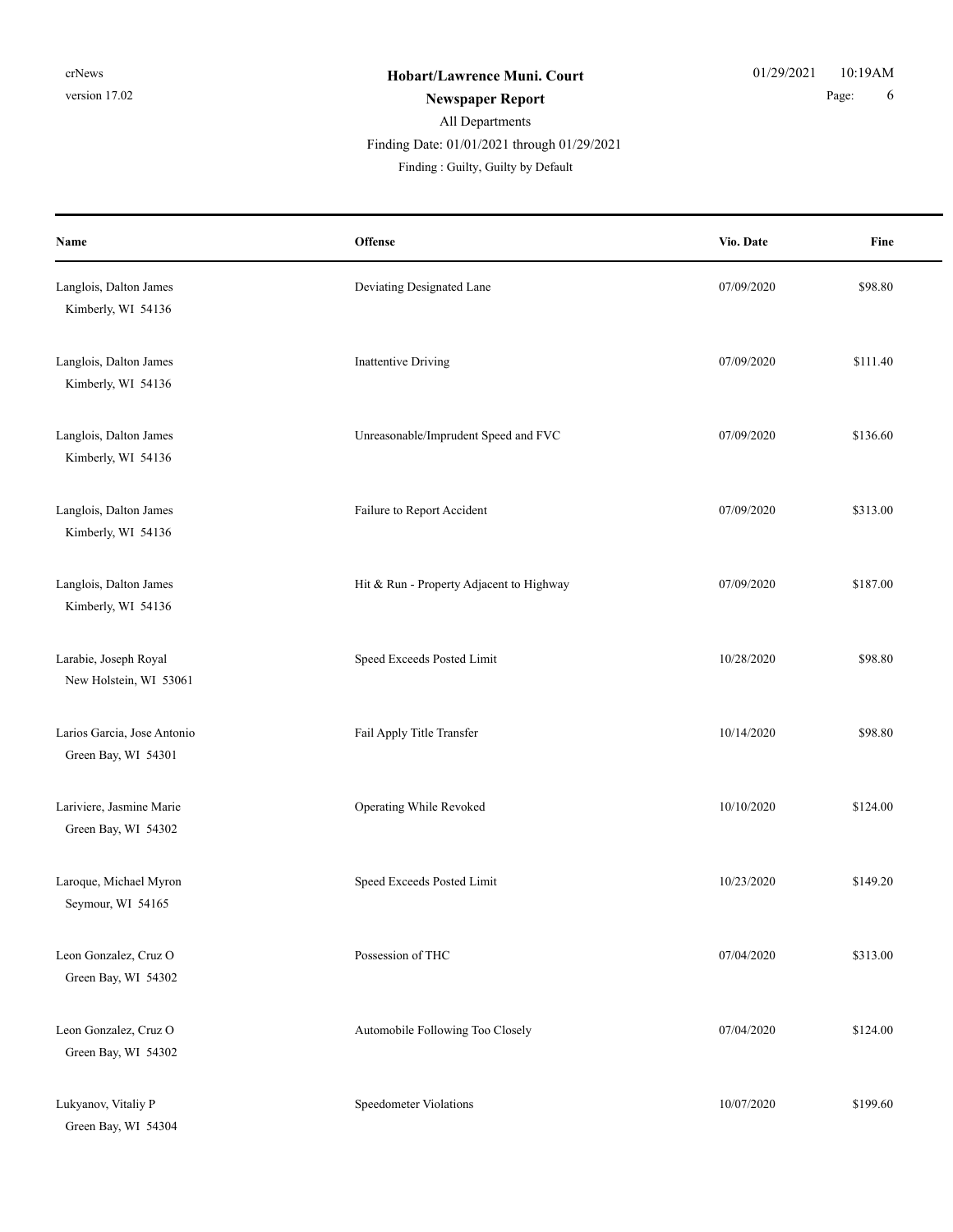Finding Date: 01/01/2021 through 01/29/2021

| Name                                               | Offense                           | Vio. Date  | Fine     |
|----------------------------------------------------|-----------------------------------|------------|----------|
| Mackin, Rae Elizabeth<br>Wrightstown, WI 54180     | Speed Exceeds Posted Limit        | 07/13/2020 | \$98.80  |
| Mackin, Rae Elizabeth<br>Wrightstown, WI 54180     | Operate M/V w/o Insurance         | 07/13/2020 | \$124.00 |
| Maurer, Kaitlyn Elizabeth<br>Pulaski, WI 54162     | Speeding on Freeway (65mph Limit) | 10/10/2020 | \$174.40 |
| Mc Cann, Heather Ann<br>Antigo, WI 54409           | Speed Exceeds Posted Limit        | 10/02/2020 | \$124.00 |
| Mc Vey, Chad Donald<br>Green Bay, WI 54313         | Speed Exceeds Posted Limit        | 10/10/2020 | \$124.00 |
| Mcclure, Jessalyn Marie<br>Green Bay, WI 54313     | Possess Drug Paraphernalia        | 08/01/2020 | \$313.00 |
| Mcgrath, Louis Keapus<br>De Pere, WI 54115         | Speed Exceeds Posted Limit        | 09/01/2020 | \$275.20 |
| Morgan, Jamie Lawrence<br>Waupaca, WI 54981        | Resisting/Obstructing An Officer  | 07/21/2020 | \$124.00 |
| Munoz, Anallely<br>Green Bay, WI 54302             | Speeding on Freeway (70mph Limit) | 10/10/2020 | \$174.40 |
| Navarro Lopez, Rubi Paulina<br>Green Bay, WI 54311 | Speeding on Freeway (65mph Limit) | 10/25/2020 | \$136.40 |
| Nonhof, Dominic A<br>Oneida, WI 54155              | Handicapped Parking Violation     | 12/13/2020 | \$75.00  |
| Norden, Brian Keith<br>De Pere, WI 54115           | Non Registration of M/V           | 07/28/2020 | \$98.80  |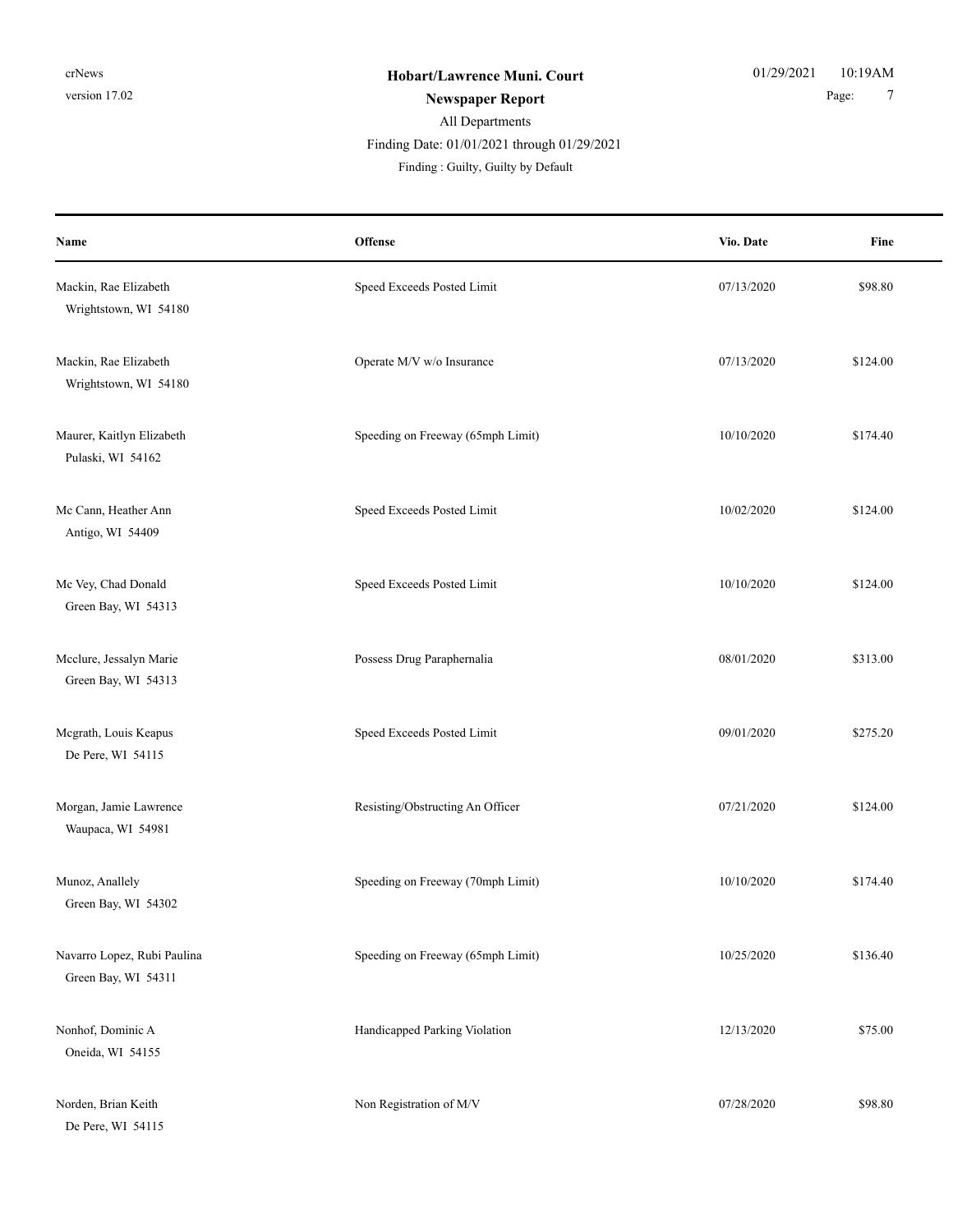| Name                                            | Offense                           | Vio. Date  | Fine     |
|-------------------------------------------------|-----------------------------------|------------|----------|
| Noyes, Nathaniel Nicolas<br>Green Bay, WI 54304 | Non Registration of M/V           | 08/02/2020 | \$98.80  |
| Noyes, Nathaniel Nicolas<br>Green Bay, WI 54304 | Display Unauthorized Registration | 08/02/2020 | \$161.80 |
| Perry, Phillip Michael<br>Manitowoc, WI 54220   | Possess Drug Paraphernalia        | 07/14/2020 | \$313.00 |
| Perry, Phillip Michael<br>Manitowoc, WI 54220   | Possession of THC                 | 07/14/2020 | \$313.00 |
| Peters, Nicolas Storm<br>Green Bay, WI 54304    | Operating While Suspended         | 10/05/2020 | \$124.00 |
| Peters, Nicolas Storm<br>Green Bay, WI 54304    | Speeding on Freeway (70mph Limit) | 10/05/2020 | \$224.80 |
| Peters, Nicolas Storm<br>Green Bay, WI 54304    | Possession of THC                 | 10/05/2020 | \$187.00 |
| Phillips, Joseph K<br>Green Bay, WI 54313       | Speeding on Freeway (65mph Limit) | 10/09/2020 | \$199.60 |
| Polar, Roman Tahaweyuta<br>De Pere, WI 54115    | Fail Apply Title Transfer         | 10/25/2020 | \$98.80  |
| Polar, Roman Tahaweyuta<br>De Pere, WI 54115    | Operate M/V w/o Insurance         | 10/25/2020 | \$124.00 |
| Polar, Roman Tahaweyuta<br>De Pere, WI 54115    | Display Unauthorized Registration | 10/25/2020 | \$161.80 |
| Posenke, Jennifer Lynn<br>Pulaski, WI 54162     | Speed Exceeds Posted Limit        | 07/24/2020 | \$124.00 |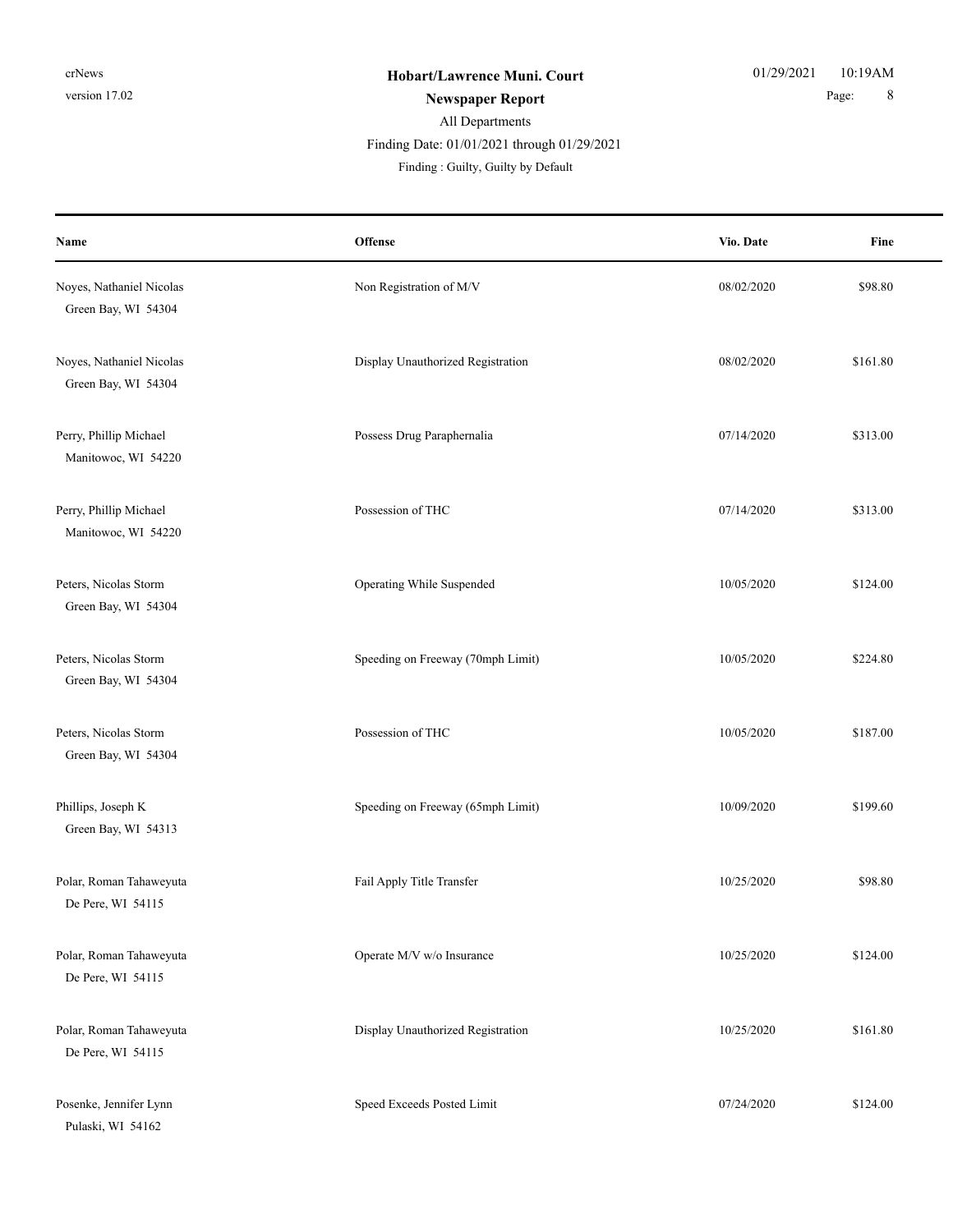Finding Date: 01/01/2021 through 01/29/2021

| Name                                           | Offense                           | Vio. Date  | Fine     |
|------------------------------------------------|-----------------------------------|------------|----------|
| Quagon, Dakota L<br>Hobart, WI 54155           | Operating While Suspended         | 10/29/2020 | \$124.00 |
| Randall, Troy Michael<br>Suamico, WI 54313     | Speed Exceeds Posted Limit        | 10/04/2020 | \$124.00 |
| Recha, Peyton Elizabeth<br>Green Bay, WI 54313 | Speed Exceeds Posted Limit        | 10/04/2020 | \$149.20 |
| Reed, Emily Ann<br>Greenville, WI 54942        | Speed Exceeds Posted Limit        | 10/26/2020 | \$98.80  |
| Rogers, Cecil Ray<br>Eagle River, WI 54521     | Operating While Suspended         | 10/25/2020 | \$124.00 |
| Rogers, Cecil Ray<br>Eagle River, WI 54521     | Speeding on Freeway (65mph Limit) | 10/25/2020 | \$224.80 |
| Rose, Miranda Rae<br>Ashwaubenon, WI 54303     | Display Unauthorized Registration | 08/09/2020 | \$161.80 |
| Rose, Miranda Rae<br>Ashwaubenon, WI 54303     | Operating While Suspended         | 08/09/2020 | \$124.00 |
| Rymer, Colton D<br>De Pere, WI 54115           | Possess Drug Paraphernalia        | 09/29/2020 | \$313.00 |
| Rymer, Colton D<br>De Pere, WI 54115           | Speed Exceeds Posted Limit        | 09/29/2020 | \$98.80  |
| Sanapaw, Diana Lynn<br>Seymour, WI 54165       | Speed Exceeds Posted Limit        | 07/13/2020 | \$98.80  |
| Schneider, Bradley James<br>Appleton, WI 54911 | Speedometer Violations            | 10/01/2020 | \$275.00 |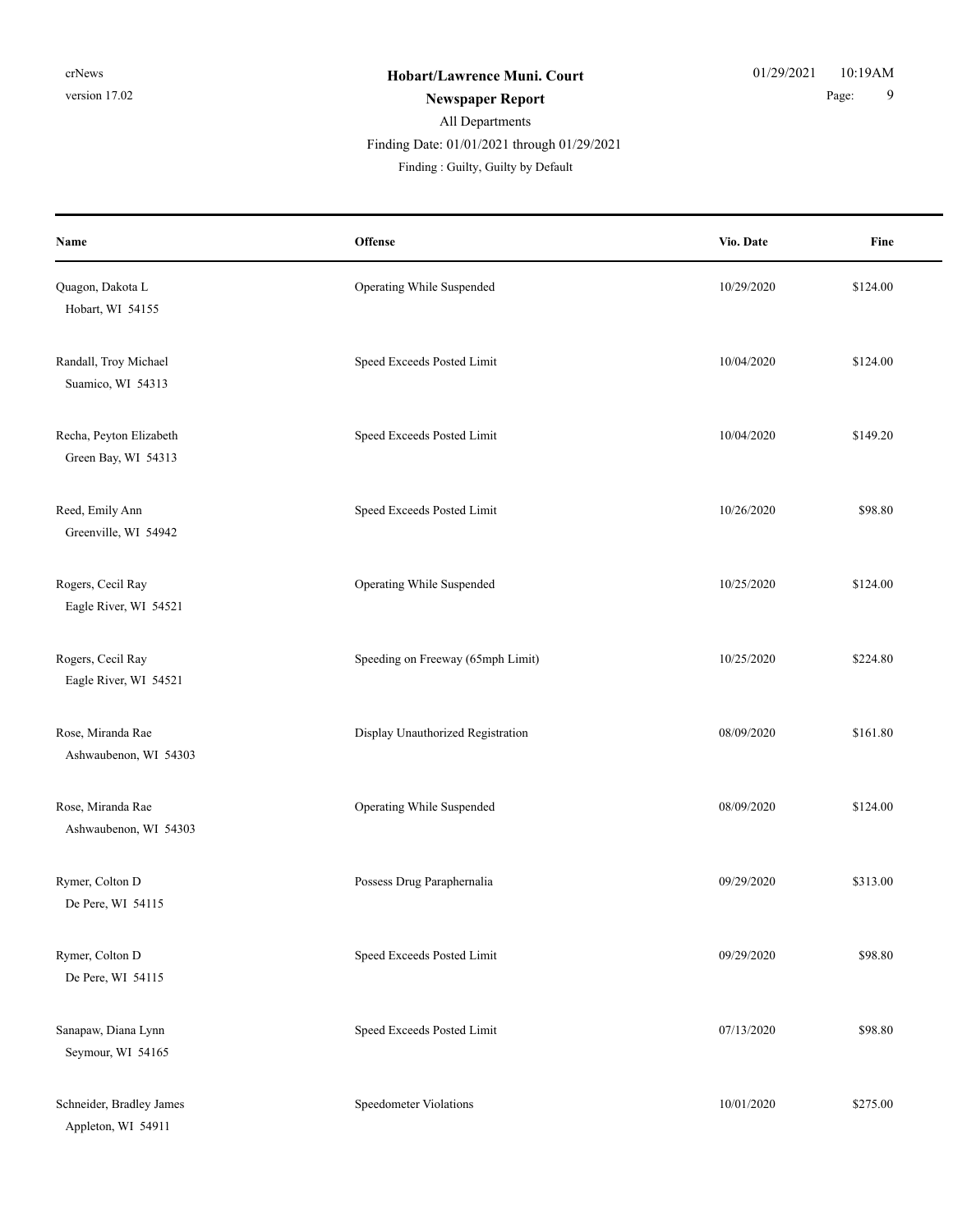| Name                                             | Offense                              | Vio. Date  | Fine     |
|--------------------------------------------------|--------------------------------------|------------|----------|
| Schneider, Duncan James<br>Ashwaubenon, WI 54304 | Speed Exceeds Posted Limit           | 10/28/2020 | \$98.80  |
| Skenadore, Dawn Marie<br>Oneida, WI 54155        | Operate M/V w/o Insurance            | 07/13/2020 | \$124.00 |
| Skenadore, Dawn Marie<br>Oneida, WI 54155        | Operate M/V After Reg Susp           | 07/13/2020 | \$98.80  |
| Smith, Donell<br>De Pere, WI 54115               | Deviating Designated Lane            | 10/02/2020 | \$98.80  |
| Smith, Donell<br>De Pere, WI 54115               | Operating M/V Under the Influence    | 10/02/2020 | \$813.00 |
| Smith, Donell<br>De Pere, WI 54115               | Operating with a BAC of 0.08 or more | 10/02/2020 | \$0.00   |
| Smith, Timothy J<br>Green Bay, WI 54313          | Speedometer Violations               | 11/02/2020 | \$224.80 |
| Stift, Tammy Ann<br>Antigo, WI 54409             | Speeding on Freeway (65mph Limit)    | 10/25/2020 | \$199.60 |
| Stift, Tammy Ann<br>Antigo, WI 54409             | Operating While Suspended            | 10/25/2020 | \$124.00 |
| Storzer, Brian Don<br>Green Bay, WI 54311        | Non Registration of M/V              | 07/26/2020 | \$98.80  |
| Storzer, Brian Don<br>Green Bay, WI 54311        | Operating M/V Under the Influence    | 07/26/2020 | \$907.50 |
| Swanson, Elizabeth Ann<br>Green Bay, WI 54301    | Speed Exceeds Posted Limit           | 07/30/2020 | \$98.80  |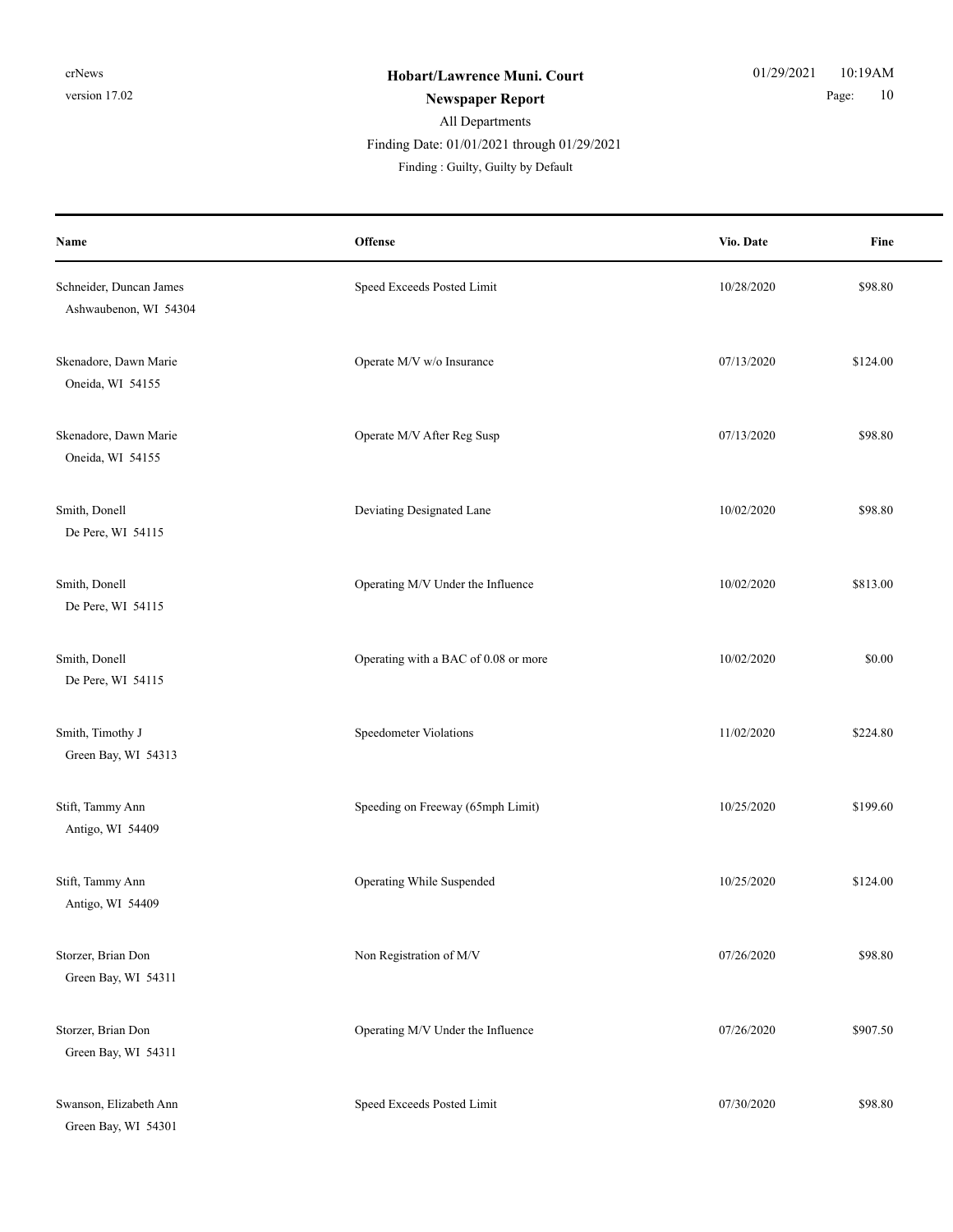#### All Departments **Newspaper Report** 2008 2009 2011 Finding : Guilty, Guilty by Default Finding Date: 01/01/2021 through 01/29/2021

| Name                                                | Offense                           | Vio. Date  | Fine     |
|-----------------------------------------------------|-----------------------------------|------------|----------|
| Szydel, Curtis M<br>Green Bay, WI 54313             | Speed Exceeds Posted Limit        | 10/27/2020 | \$98.80  |
| Theel, Shyla Danyel<br>Green Bay, WI 54304          | Speed Exceeds Posted Limit        | 10/23/2020 | \$199.60 |
| Thoma, Brandon Lee<br>Clintonville, WI 54929        | Speed Exceeds Posted Limit        | 07/05/2020 | \$98.80  |
| Thrall, Matthew Gary<br>Green Bay, WI 54302         | Operate M/V w/o Insurance         | 10/09/2020 | \$124.00 |
| Thrall, Matthew Gary<br>Green Bay, WI 54302         | Failure to Report Accident        | 10/09/2020 | \$313.00 |
| Titel, Cassandra R<br>Brillion, WI 54110            | Speeding on Freeway (16-19 MPH)   | 10/09/2020 | \$174.40 |
| Torres-Mejia, Sandra Guadalupe<br>De Pere, WI 54115 | Speed Exceeds Posted Limit        | 10/07/2020 | \$98.80  |
| Tourtillott, Rebekah Leigh<br>Green Bay, WI 54311   | Operating While Suspended         | 08/16/2020 | \$124.00 |
| Trudell, Dalton James<br>De Pere, WI 54115          | Speedometer Violations            | 09/23/2020 | \$199.60 |
| Vandehei, Steven R<br>Oneida, WI 54155              | Fail Apply Title Transfer         | 07/21/2020 | \$98.80  |
| Vandehei, Steven R<br>Oneida, WI 54155              | Display Unauthorized Registration | 07/21/2020 | \$161.80 |
| Vandehei, Steven R<br>Oneida, WI 54155              | Possession of THC                 | 07/21/2020 | \$313.00 |